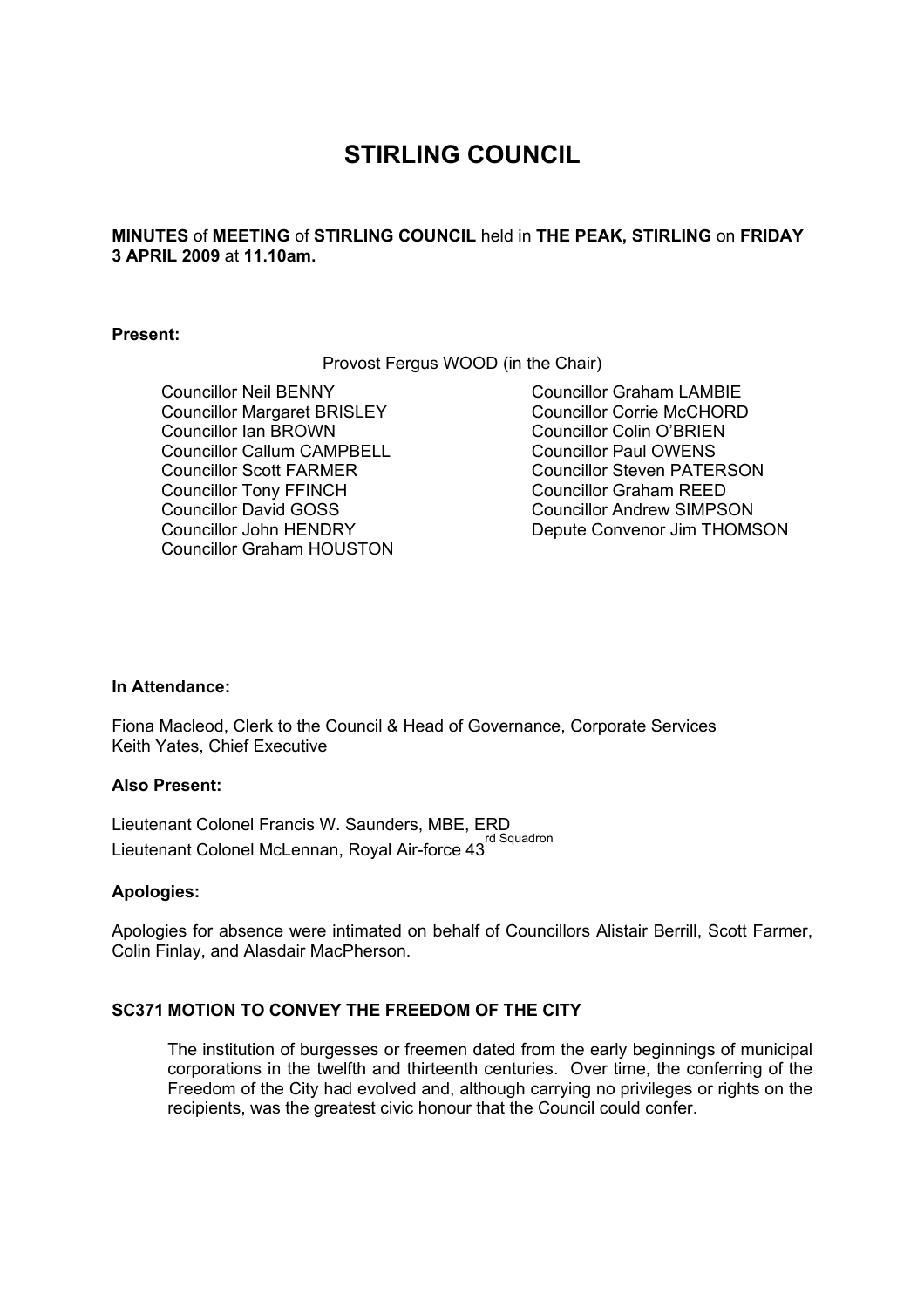Under the provisions of the Local Government (Scotland) Act 1973, to admit a person as a freeman the Council had to approve a resolution to that effect by a vote in which not less than two thirds of those present and voting voted in favour. Nominees had to be 'persons of distinction or persons who *(had)* rendered eminent service to the City' and the Council had to keep a roll of those admitted as honorary freemen.

The Freedom of the City had only been granted twice since Stirling was granted City status in 2002 - to the 43 (Fighter) Squadron on 4 June 2005 and to Lieutenant Colonel Francis William Saunders, MBE, ERD

All Freemen and Free women were entitled to march through the City with 'drums beating, colours flying, and bayonets fixed'. This was a most prized honour, for it recognised over time the honourable record of those on which Freedom of the City had been conferred, and demonstrated the affection and esteem with which they were held by the community.

The Council had convened to consider conferring Freedom of the City on Mr Irvin Iffla.

Mr Iffla, who was originally from Jamaica, came to Stirling in 1951 to take up the post of professional cricketer for Stirling County Cricket Club. Cricket was a low profile sport in Scotland at that time and the Club which was one of the oldest in Scotland, had been performing in the Scottish Counties Championship without much success. Within 12 months of joining the Club, Mr Irvin had transformed it into a title-wining team and it took the county championship in 1952.

Between 1951 and 1993 Mr Iffla played at Stenhousemuir, Ayr, St Modan's and Gargunnock as well as Stirling County, scoring more than 13,000 runs, including 16 centuries, and taking more than 1600 wickets.

He won league medals in all 3 Scottish major leagues, with his career stretching from 1951 until 1993. He had continued to play into his 70's and had been an inspiration to generations of cricketers over the course of his long and distinguished career.

#### **Motion**

"That, in recognition of his long standing commitment and contribution to the public life of the City of Stirling as Sportsman and Citizen, the Council resolves to convey the Freedom of the City of Stirling on Mr Irwin Iffla."

Moved by Councillor Graham Houston, Leader of the Council, seconded by Councillor Corrie McChord, Leader of the Main Opposition Group

On the roll being called, the Members present voted as follows:-

For the Motion (16)

Councillor Neil Benny Councillor Margaret Brisley Councillor Ian Brown Councillor Callum Campbell Councillor Tony Ffinch Councillor David Goss